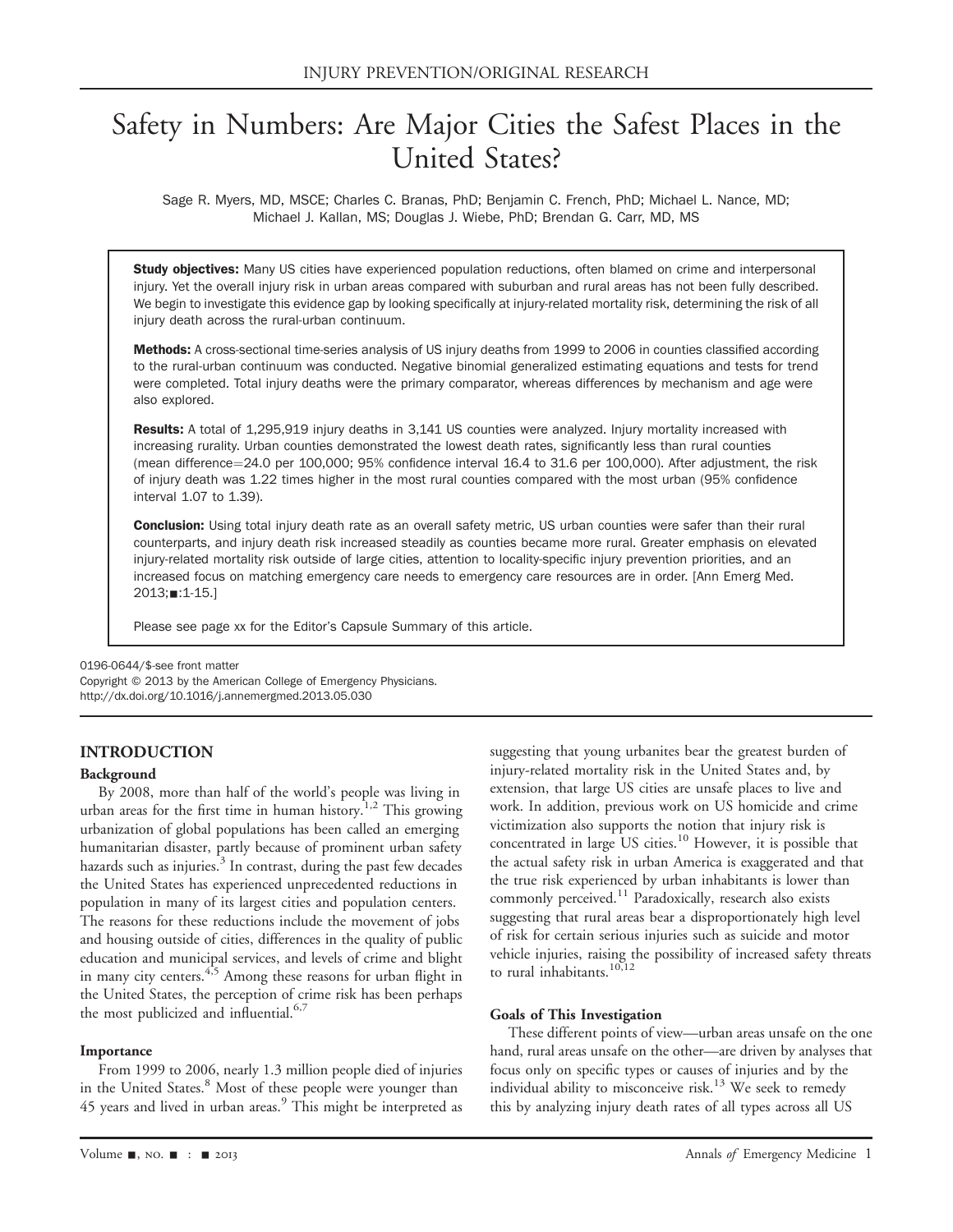## Editor's Capsule Summary

What is already known on this topic Injury is the leading cause of death in individuals aged 1 to 44 years in the United States, with higher reported rates of crime and homicide in urban areas.

# What question this study addressed

Are there fewer injury-related deaths in non-urban areas?

# What this study adds to our knowledge

In this time-series analysis of 1,295,929 injury-related deaths in the United States, overall injury and vehicular trauma death rates were higher in rural areas. This pattern was not seen in firearm-related death rates.

# How this is relevant to clinical practice

Although not directly relevant to clinical care, these data support improving access to trauma centers in rural areas, as well as continued violence prevention efforts in all locales.

geographies, from big cities to small towns. Creating a fuller understanding of the injury-related mortality risk across the United States can also inform the evaluation of trauma systems, given our understanding of the importance of timely access to trauma care<sup>14</sup> and the difficulty of accessing trauma care in many rural areas.15-19 In fact, one of the objectives of the Department of Health and Human Services' Health People 2012 initiative is to increase access to trauma care in the United States, $20$  and an understanding of where services are needed will inform the implementation of this initiative. In addition, targeted injury prevention has been previously described as a way to increase effectiveness and efficiency of prevention work, and understanding how the risk of injury by mechanism differs across various environments will aid in this effort. $^{21}$  Finally, staffing of emergency departments (EDs) is known to vary across the rural urban landscape, with rural hospitals being significantly less likely to be staffed by emergency physicians.<sup>22,23</sup> Understanding the injury mortality distribution across rural areas can help inform the debate over the future and planning of the ED workforce and the emergency care system as a whole. Therefore, to address all of these goals, we will examine the relative risk of injury death across the rural-urban landscape in aggregate, as well as by age and mechanism subtype.

## MATERIALS AND METHODS

## Study Design and Setting

We performed a cross-sectional time-series analysis of all injury deaths that occurred in the United States during 1999 through 2006. The study was approved by the institutional review board at the University of Pennsylvania.

## Selection of Participants

Decedents were identified through the non–public use Multiple Cause of Death data files from the National Vital Statistics System of the National Center for Health Statistics. These data are created through the uniform registration of death certificates and describe all documented deaths in the United States. Codes defined by the International Statistical Classification of Diseases and Related Health Problems, 10th Revision (ICD-10) $^{24}$ were used to extract decedents with injury as the cause of death (V01-Y36, U01-03, Y85-86, 87.1, 87.2, 89.0, 89.1, and 89.9). Deaths with an invalid or missing Federal Information Processing Standards code for county of occurrence  $(n=7,434)$  and deaths classified as terrorism  $(n=2,927)$  were excluded from this analysis. Injury deaths were further classified by intent (suicide/homicide/ unintentional) and mechanism through the use of ICD-10 external cause codes.<sup>25</sup> Injury mechanisms evaluated were cuts, drowning, falls, fire, firearms, machinery, transportation (including the subset of motor vehicle transport), environmental (flood, animal attack, cold exposure), overexertion, poisoning, struck (hit by object/ person/animal), and suffocation (Table E1, available online at http://www.annemergmed.com).

## Methods of Measurement

Each decedent was assigned to the US county where injury death occurred according to Federal Information Processing Standards geographic codes, including deaths in counties with fewer than 100,000 persons as per a special data request approved by the National Center for Health Statistics. We chose to use county of occurrence to best describe the injury-related mortality risk according to time spent in a given county, allowing a more direct understanding of the results. However, home location has been shown to be an appropriate proxy for injury location, with the majority of injury deaths occurring close to the residence<sup>26</sup>; therefore, it is likely that results would be similar if derived according to county of residence. All 3,141 US counties were included in the analysis, including the District of Columbia as a county equivalent. We identified 2 changes in county boundaries during the study period and adjusted population centroid locations and county assignments accordingly for data years after the changes took effect.<sup>27</sup>

Counties were classified according to a 10-category ordinal variable representing an urban-rural continuum (Table E2, available online at http://www.annemergmed.com). This variable distinguishes counties by both population size and proximity to metropolitan areas, thus providing different information than would a simple categorization of counties on the basis of population size, land area, proximity to metropolitan areas, or population density, each as a separate variable. Our 10-category variable is based on the 9-category urban-rural continuum codes from the US Department of Agriculture, with an additional category to distinguish counties with a population of 1 million or greater as these distinct "nuclear" counties with potential to have increased risk of deaths from injuries.28-30 This 10-category classification scheme has been used in multiple previous geographic studies and is validated by the US Department of Agriculture according to census data.<sup>28,31</sup>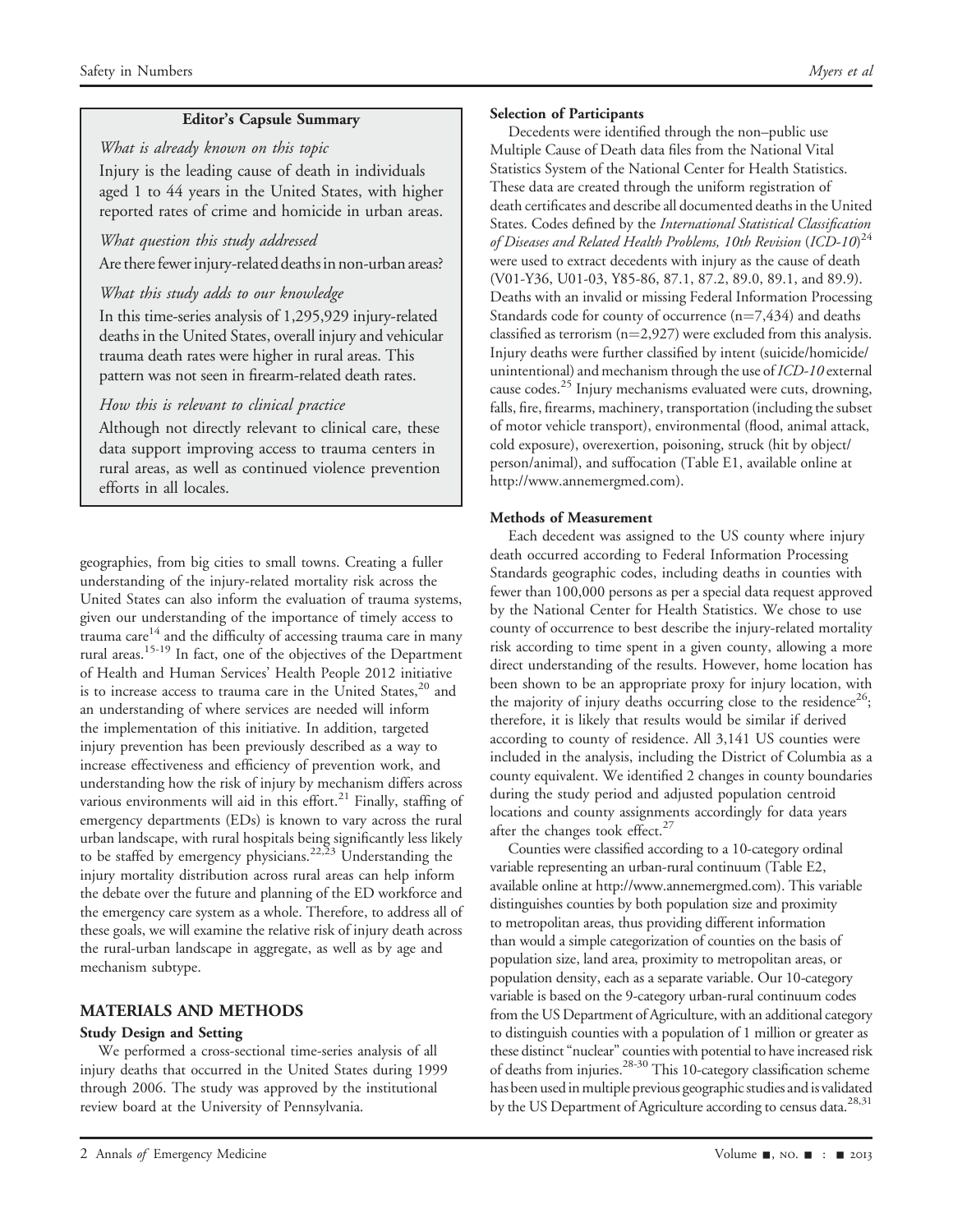County-specific rates of death were calculated and associated population data were used to derive variables hypothesized to affect the occurrence of injury-related deaths, which were chosen a priori; specifically, county-specific median age; median percapita income; and the proportion of blacks, Hispanics, men, unemployed, households headed by women, individuals living alone, individuals older than 16 years and living alone, individuals living under the poverty line, and adults (aged >18 years) with college education. Region of the country (Northeast, Midwest, South, and West) was also used to account for spatial heterogeneity. Each of these variables was obtained from the Area Resource File<sup>32</sup> and the 2000 US Census Bureau.<sup>33</sup> There were no counties with missing demographic data. County measures of total population were based on annual census estimates, and specific age subgroup total populations were calculated by projecting the 2000 Census age proportions onto the annual population estimates.

## Outcome Measures

The outcome variable analyzed was injury death rate overall, as well as by cause and intent. Rates of death in each of these groupings were analyzed at the level of the county.

#### Primary Data Analysis

We examined variations in county-specific rates of death across the 10 classes of the urban-rural continuum, with most urban counties treated as the reference group, after controlling for confounding factors (above). We used general estimating equations (GEEs) to appropriately account for longitudinal correlation arising from collecting data on the same counties over time. We chose to use a negative binomial link function<sup>34</sup> rather than the Poisson distribution to account for overdispersion in the count data.<sup>35</sup> The robust variance estimator was used to account for longitudinal correlation, and the model included an offset for total population and scale parameter  $\Phi$ . Alternatively, a mixedeffects model approach that included county-level random effects could have been used. We preferred a GEE approach for 2 main reasons. First, mixed-effects models rely on the assumption that the random effects are correctly specified, whereas the GEE approach is reliable even if the correlation structure is incorrectly specified.<sup>36</sup> Second, GEE generates direct inference for the population of US citizens as opposed to the mixed-effects model's direct inference to the population of US counties.<sup>37</sup>

Excessively collinear independent variables were determined by using variance inflation factor analysis and limiting the final models to the set of independent variables with variance inflation factor less than 5.<sup>38,39</sup> Analyses were run for each dependent variable as unadjusted models, as full models adjusting for all possible (but noncollinear) covariates, and as reduced models. Reduced models were created with the quasi-likelihood under independence model criterion to determine the model with the best fit for each dependent variable compared with the unadjusted model, with each variable being added as an individual covariate to the model testing the association between rural-urban status of the county and injury death rates to test each covariate's

importance to the model.<sup>40</sup> Subsequently, all variables found to be important in this individual analysis were included in a larger reduced model, which was further refined by testing against models created by eliminating each variable individually to determine covariates that, though important to the model individually, lose their importance when other covariates are added. Once unimportant covariates were removed, we determined the final model to be the reduced model with best fit. Tests for linear trend were performed by modeling the urban-rural continuum variable as continuous. Given differences in typical injury mechanisms, typical geographic location of injury occurrence, and physiologic response to injury by age, we also subdivided our analysis into 5 age categories, using census cut points  $( \leq 14 \text{ years}, 15 \text{ to } 19 \text{ years}, 20 \text{ to } 44 \text{ years}, 45 \text{ to } 64 \text{ years},$ and  $\geq$  65 years). To explore modification of the association between risk of injury death and rural-urban nature of the county, we used the total population to test interactions between covariates of interest and rurality. All analyses were completed with Stata/MP 11 software (StataCorp, College Station, TX).

Given our negative binomial model specification, we did not directly adjust for spatial autocorrelation. However, we obtained residuals of our model and tested these for spatial autocorrelation with ArcGIS software (ESRI, Redlands, CA). We ran Moran's I and Geary's c tests on the residual values for each county averaged across the 8 years, using inverse distances between counties. The Geary's c test allows only positive values to be tested and was run with absolute value of the residuals.

Finally, because the robustness of the national trauma system is paramount to the care of injured patients and there are known gaps in trauma center access in rural areas, we generated a variable to test the effect of trauma center proximity on the relationship between injury mortality and county rurality. Using contiguous county data from GreatData (http://www.greatdata. com) in conjunction with data from the Trauma Information Exchange  $P$ rogram, $41$  we determined the number of accredited Level I and II trauma centers in each county and assigned to each county the total number of trauma centers in it and its neighboring counties as a way to determine the "proximity" to a trauma center for inhabitants of that county. We then added this covariate to our GEE model evaluating the relative rate of injuryrelated mortality by urban-rural nature of the county and determined the effect on our result.

#### RESULTS

#### Characteristics of Study Subjects

Our analysis included all 3,141 United States counties, in which there were 1,295,919 injury deaths during the period studied (1999 to 2006). The overall injury death rate was 56.2 per 100,000 persons in the population. The overall death rate for unintentional injury was 37.5 per 100,000, and the overall death rate for intentional injury (homicide and suicide) was 17.0 per 100,000. The most common mechanisms for injury death across all subjects were motor vehicle related, which occurred at a rate of 14.9 per 100,000, and firearm related, which occurred at a rate of 10.4 per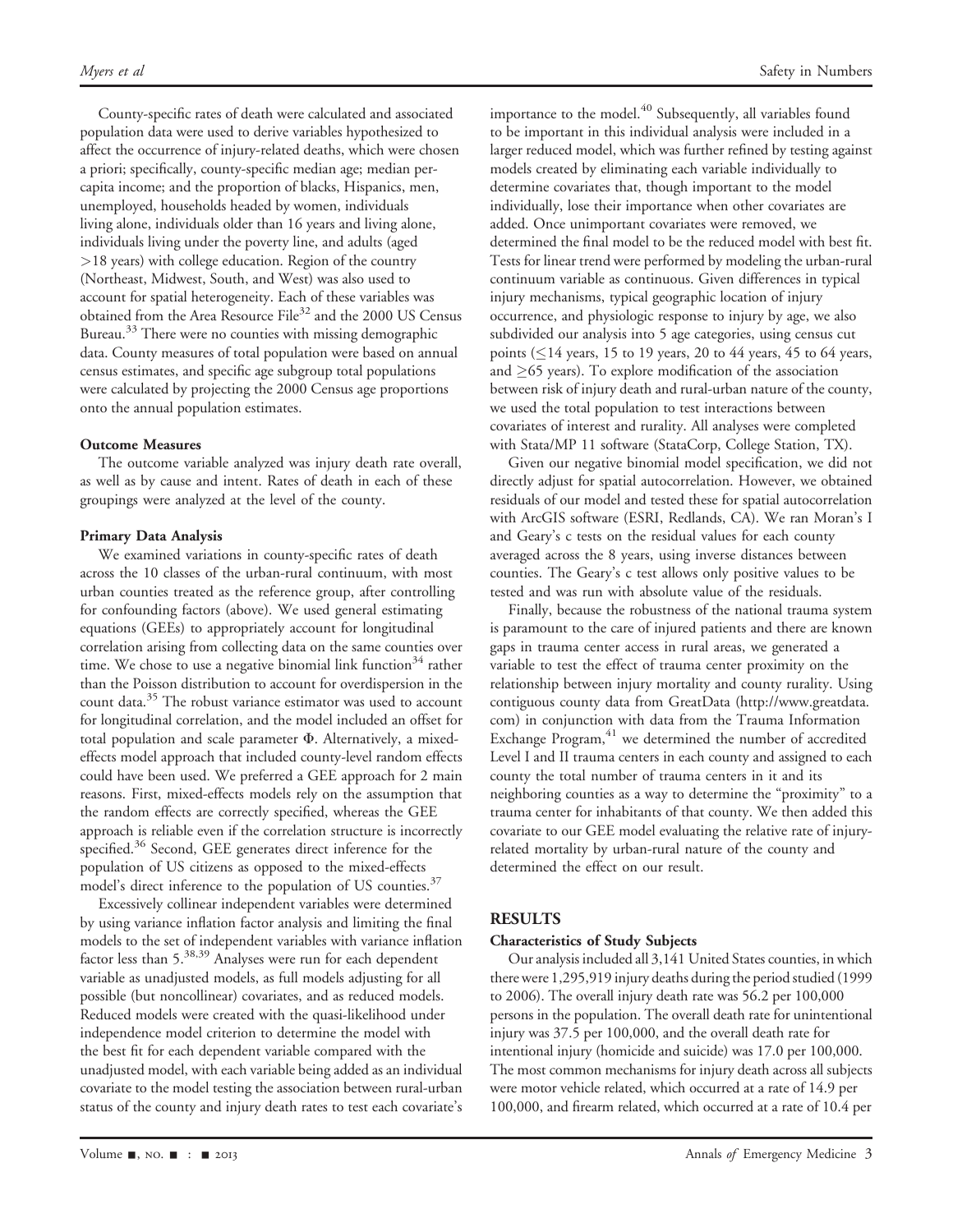|  | Table 1. Mortality for all types of injuries combined, comparing the most urban and the most rural counties and separated by age groups. |  |  |
|--|------------------------------------------------------------------------------------------------------------------------------------------|--|--|
|  |                                                                                                                                          |  |  |

| Age Groups,<br>Years | Most Urban (Deaths/<br>100,000 People) | Most Rural (Deaths/<br>100,000 People) | <b>Unadjusted Rate Ratios</b><br>(Baseline = Most Urban, 95% CI) | Adjusted RR Injury Death*<br>(Baseline=Most Urban, 95% CI) |  |
|----------------------|----------------------------------------|----------------------------------------|------------------------------------------------------------------|------------------------------------------------------------|--|
| $0 - 14$             | 9.49                                   | 16.10                                  | $1.64(1.34 - 2.00)$                                              | $1.23(1.01 - 1.50)$                                        |  |
|                      |                                        |                                        | TFT 1.07 (1.06-1.09)                                             | TFT 1.02 (1.01-1.03)                                       |  |
| $15 - 19$            | 45.65                                  | 79.53                                  | $1.80(1.54 - 2.10)$                                              | $1.29(1.10-1.52)$                                          |  |
|                      |                                        |                                        | TFT 1.06 (1.05-1.07)                                             | TFT 1.02 (1.01-1.03)                                       |  |
| $20 - 44$            | 54.76                                  | 96.28                                  | $1.82(1.55 - 2.14)$                                              | $1.24(1.07 - 1.43)$                                        |  |
|                      |                                        |                                        | TFT 1.07 (1.06-1.08)                                             | TFT 1.02 (1.01-1.02)                                       |  |
| $45 - 64$            | 57.66                                  | 75.34                                  | $1.33(1.15-1.54)$                                                | $1.12(0.99 - 1.27)$                                        |  |
|                      |                                        |                                        | TFT 1.04 (1.04-1.05)                                             | TFT 1.01 (1.00-1.01)                                       |  |
| >65                  | 53.66                                  | 67.95                                  | $0.93(0.79 - 1.10)$                                              | $1.15(0.99 - 1.34)$                                        |  |
|                      |                                        |                                        | TFT 0.99 (0.98-1.00)                                             | TFT 1.00 (0.99-1.01)                                       |  |
| All ages             | 49.72                                  | 73.76                                  | $1.54(1.33 - 1.78)$                                              | $1.22(1.07 - 1.39)$                                        |  |
|                      |                                        |                                        | TFT 1.05 (1.04-1.06)                                             | TFT 1.01 (1.01-1.02)                                       |  |

TFT, Test for trend across the modified rural-urban continuum.

\*Adjusted for year, median income, region of the country, and percentage of adults living alone, male subjects, blacks, Latinos, college educated, and unemployed.

100,000. Demographic characteristics of all counties by rural-urban continuum category are described in Table E1 (available online at http://www.annemergmed.com). The injury death rate increased slightly during the 8-year period, with a rate ratio of 1.02 (95% confidence interval [CI] 1.01 to 1.02; reference year 1999).

#### Main Results

The overall injury death rate increased with increasing rurality (Table 1), and a significant difference between the injury death rate in the most rural compared with the most urban counties was identified (difference of 24.0 per 100,000; 95% CI 16.4 to 31.6 per 100,000). Both unadjusted and adjusted injury death rate ratios were significantly elevated in the most rural counties compared with the most urban (Tables 1 and 2). Tests for linear trends were significant across the modified urban-rural continuum in both the unadjusted and adjusted models (Table 1). Significantly elevated risks of injury death in the most rural counties (compared with the most urban) were found in all age groups younger than 45 years (Table 1). Figure 1 graphically displays the urban-rural continuum categories, population density, and all injury death rates for US counties. Visually, inverse trends exist between rurality and injury death rate.

Unintentional injury death rates in US counties varied significantly as a function of rurality, with higher death rates in the most rural [modified rural urban continuum category 9 (mruc9)] compared with the most urban [modified rural urban continuum category 0 (mruc0)] counties [rate ratio (RR) 1.42; 95% CI 1.23 to 1.65]. The suicide injury death rate also showed some increase with increasing rurality, but the difference between the most rural and most urban counties did not reach significance (Figure 2; Table 2). On the other hand, the homicide death rate decreased as counties became more rural (RR 0.44; 95% CI 0.37 to 0.53) (Table 2).

Trends were similar among age subgroups. Increases in unintentional injury death from the most urban to the most rural counties were observed, and differences were found to be significant in all fully adjusted models for all age subgroups (RRs [mruc9 counties compared with mruc0 counties]: 0 to 14 years [1.32, 1.07 to 1.61], 15 to 19 years [1.68, 1.42 to 1.99], 20 to

44 years [1.54, 1.31 to 1.81], 45 to 64 years [1.25, 1.08 to 1.45], and  $\geq$  65 years [1.20, 1.01 to 1.41]). For suicides, the general trend of increase in raw suicide death rates in more rural areas continued; however, this difference reached significance only in the fully adjusted models for the youngest 2 age groups (RRs [mruc9 counties compared with mruc0 counties]: 0 to 14 years [2.47, 1.64 to 3.71] and 15 to 19 years [1.68, 1.33 to 2.13]). For homicide, a trend of decreased homicide death in more rural areas was observed and was significant in full-year adjusted models for all age subgroups except for older adults ( $\geq$ 65 years) (RRs [mruc9 counties compared with mruc0 counties]: 0 to 14 years [0.50, 0.32 to 0.79], 15 to 19 years [0.28, 0.19 to 0.42], 20 to 44 years [0.46, 0.37 to 0.57], and 45 to 64 years [0.55, 0.44 to 0.68]).

Motor vehicle crashes were the leading cause of injury death across the population, and the number of motor vehicle crash injury deaths increased sharply with increasing rurality (27.61/ 100,000 in most rural, 10.58/100,000 in most urban; RR 2.00; 95% CI 1.67-2.39) (Table 2; Table E3, available online at http://www.annemergmed.com). Tests for linear trend across the rural urban continuum were significant (P<.001 in unadjusted and fully adjusted models). Within each age subgroup, this finding remained constant, with a significantly increased risk of motor vehicle crash death in the most rural counties compared with the most urban in fully adjusted models.

For the entire population combined, as well as for most age subgroups, the top 3 causes of death were motor vehicle collisions, firearms, and poisoning (Figure 2). The only age groups with a different pattern were the youngest (0 to 14 years), in which the top 3 causes of death were motor vehicle crash, suffocation, and drowning; and the oldest  $(\geq 65$  years), in which the top 3 causes were falls, motor vehicle crashes, and firearms. Overall, firearms deaths showed no significant differences in risk of death between the most rural and most urban counties (Table 2). However, within the age subgroups, firearm deaths showed very different patterns across the rural-urban landscape. In the youngest age group (0 to 14 years), as well as in the older age groups (45 to 64 years and  $\geq$  65 years), the risk of firearm-related injury death was significantly higher in rural areas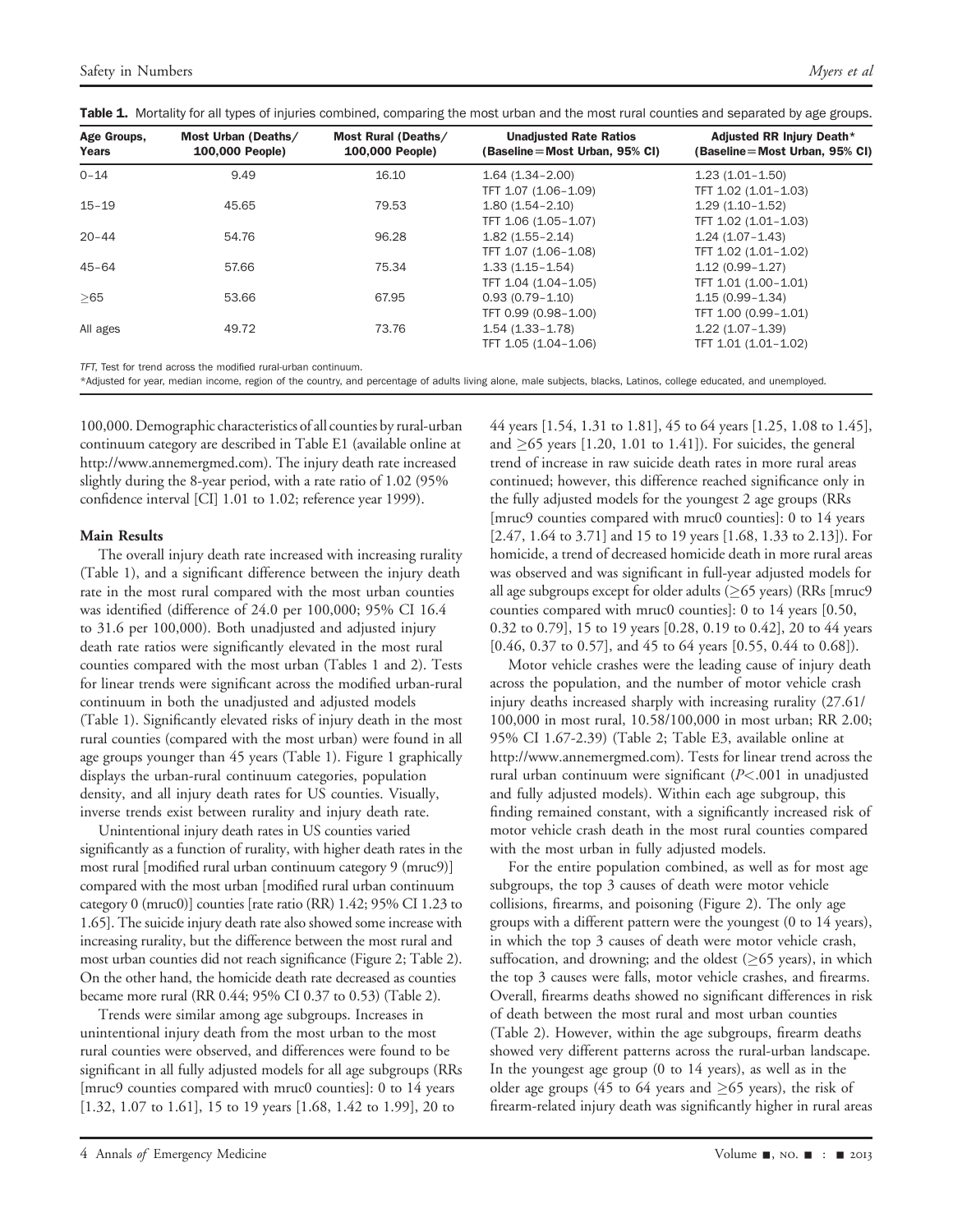Table 2. Continued

|  |  |  |  |  | Table 2. Adjusted rate ratios for all injury death, by intent and for the most common mechanisms of injury death. |  |  |  |  |
|--|--|--|--|--|-------------------------------------------------------------------------------------------------------------------|--|--|--|--|
|--|--|--|--|--|-------------------------------------------------------------------------------------------------------------------|--|--|--|--|

|                | <b>All Injuries</b> |                 |                   |                 | <b>Suicide</b>    |                         |                   |  |
|----------------|---------------------|-----------------|-------------------|-----------------|-------------------|-------------------------|-------------------|--|
|                | <b>Unadjusted</b>   | $Reduceed*$     | Full <sup>†</sup> | $TC^{\ddagger}$ | <b>Unadjusted</b> | $\mathbf{Reduced}^{\S}$ | Full <sup>†</sup> |  |
| Most urban (0) | Ref                 | Ref             | Ref               | Ref             | Ref               | Ref                     | Ref               |  |
| Code 1         | $0.97(0.8-1.1)$     | $1.11(1.0-1.3)$ | $1.12(1.0-1.3)$   | $1.10(1.0-1.2)$ | $1.12(1.0-1.3)$   | $1.25(1.1-1.4)$         | $1.13(1.0-1.3)$   |  |
| Code 2         | $1.15(1.0-1.3)$     | $1.12(1.0-1.3)$ | $1.12(1.0-1.3)$   | $1.10(1.0-1.3)$ | $1.25(1.1-1.4)$   | $1.22(1.1-1.4)$         | $1.1(1.0-1.2)$    |  |
| Code 3         | $1.21(1.1-1.4)$     | $1.11(1.0-1.3)$ | $1.1(1.0-1.2)$    | $1.07(0.9-1.2)$ | $1.32(1.2 - 1.5)$ | $1.22(1.1-1.4)$         | $1.08(1.0-1.2)$   |  |
| Code 4         | $1.15(1.0-1.3)$     | $1.05(0.9-1.2)$ | $1.06(0.9-1.2)$   | $1.03(0.9-1.2)$ | $1.31(1.2 - 1.5)$ | $1.19(1.1-1.3)$         | $1.07(1.0-1.2)$   |  |
| Code 5         | $1.28(1.1-1.5)$     | $1.1(1.0-1.3)$  | $1.08(1.0-1.2)$   | $1.06(0.9-1.2)$ | $1.36(1.2 - 1.6)$ | $1.18(1.0-1.3)$         | $1.06(0.9-1.2)$   |  |
| Code 6         | $1.30(1.1-1.5)$     | $1.11(1.0-1.3)$ | $1.12(1.0-1.3)$   | $1.10(1.0-1.3)$ | $1.36(1.2 - 1.5)$ | $1.21(1.1-1.3)$         | $1.07(1.0-1.2)$   |  |
| Code 7         | $1.41(1.2 - 1.6)$   | $1.13(1.0-1.3)$ | $1.14(1.0-1.3)$   | $1.11(1.0-1.3)$ | $1.49(1.3-1.7)$   | $1.20(1.1-1.3)$         | $1.07(1.0-1.2)$   |  |
| Code 8         | $1.51(1.3-1.8)$     | $1.22(1.1-1.4)$ | $1.23(1.1-1.4)$   | $1.21(1.0-1.4)$ | $1.56(1.4-1.8)$   | $1.27(1.1-1.4)$         | $1.12(1.0-1.3)$   |  |
| Most rural (9) | $1.54(1.3-1.8)$     | $1.20(1.1-1.4)$ | $1.22(1.1-1.4)$   | $1.19(1.0-1.4)$ | $1.55(1.4-1.8)$   | $1.20(1.1-1.4)$         | $1.06(1.0-1.2)$   |  |

\* Variables included in reduced model: year, median income, percentage of adults living alone, region.

<sup>†</sup>Variables included in full model: year; median income; region of the country; and percentage of adults living alone, male subjects, blacks, Latinos, college educated, and unemployed.

‡ Full model with the addition of covariate representing the total number of Level I and II trauma centers in that county and surrounding counties.

§ Variables included in reduced model: year; median income; region; median age; and percentage of adults living alone, male subjects, and blacks.

<sup>ll</sup>yariables included in reduced model: year; median income; region; and percentage of adults living alone, male subjects, blacks, Latinos, college educated, and unemployed (all covariates found to be important in model building sequence).

{ Variables included in reduced model: year; median income; region; and percentage of blacks, Latinos, and unemployed.

# Variables included in reduced model: median income; region; and percentage of adults living alone, blacks, Latinos, and college educated.

| <b>Homicide</b>   |                                  |                                                                                                                                                 | <b>Motor Vehicle Crashes</b>                                                    |                                 |                                 | <b>Firearm</b>                                  |                                 |                   |
|-------------------|----------------------------------|-------------------------------------------------------------------------------------------------------------------------------------------------|---------------------------------------------------------------------------------|---------------------------------|---------------------------------|-------------------------------------------------|---------------------------------|-------------------|
| <b>Unadjusted</b> | <b>Reduced</b>                   | Full <sup>†</sup>                                                                                                                               | <b>Unadjusted</b>                                                               | Reduced <sup>1</sup>            | Full <sup>†</sup>               | <b>Unadjusted</b>                               | $Reduced^*$                     | Full <sup>†</sup> |
| Ref               | Ref                              | Ref                                                                                                                                             | Ref                                                                             | Ref                             | Ref                             | Ref                                             | Ref                             | Ref               |
| $0.59(0.5-0.8)$   | $0.70(0.6-0.8)$                  | $0.70(0.6-0.8)$                                                                                                                                 | $1.31(1.1-1.6)$                                                                 |                                 | $1.46(1.2-1.7)$ $1.42(1.2-1.7)$ | $0.95(0.8-1.1)$                                 | $0.98(0.9-1.1)$                 | $0.98(0.9-1.1)$   |
|                   | $0.60(0.5-0.8)$ $0.67(0.6-0.8)$  |                                                                                                                                                 | $0.67(0.6-0.8)$ 1.69 $(1.4-2.0)$                                                | $1.55(1.3-1.8)$ $1.52(1.3-1.8)$ |                                 | $1.05(0.9-1.2)$                                 | $0.91(0.8-1.0)$                 | $0.91(0.8-1.0)$   |
|                   | $0.53(0.4-0.7)$ $0.54(0.5-0.6)$  |                                                                                                                                                 | $0.54(0.5-0.6)$ 1.82 (1.5-2.2) 1.55 (1.3-1.8) 1.51 (1.3-1.8)                    |                                 |                                 | $1.07(0.9-1.3)$ $0.84(0.8-0.9)$ $0.84(0.8-0.9)$ |                                 |                   |
|                   | $0.49(0.4-0.6)$ $0.50(0.4-0.6)$  |                                                                                                                                                 | $0.50(0.4-0.6)$ 1.67 (1.4-2.0) 1.44 (1.2-1.7) 1.40 (1.2-1.7) 1.06 (0.9-1.2)     |                                 |                                 |                                                 | $0.82(0.7-0.9)$ 0.82 (0.7-0.9)  |                   |
|                   | $0.55(0.4-0.7)$ $0.49(0.4-0.6)$  | $0.49(0.4-0.6)$ 1.75 (1.4-2.2) 1.42 (1.2-1.7) 1.40 (1.2-1.7) 1.12 (0.9-1.3) 0.85 (0.7-1.0) 0.85 (0.7-1.0)                                       |                                                                                 |                                 |                                 |                                                 |                                 |                   |
|                   | $0.51(0.4-0.7)$ 0.46 $(0.4-0.5)$ |                                                                                                                                                 | $0.46(0.4-0.5)$ $2.24(1.9-2.7)$ $1.74(1.5-2.1)$ $1.69(1.4-2.0)$ $1.21(1.0-1.4)$ |                                 |                                 |                                                 | $0.85(0.8-1.0)$ $0.85(0.8-1.0)$ |                   |
|                   | $0.47(0.4-0.6)$ 0.43 $(0.4-0.5)$ |                                                                                                                                                 | $0.43(0.4-0.5)$ $2.30(1.9-2.8)$ $1.72(1.4-2.0)$ $1.69(1.4-2.0)$ $1.25(1.1-1.5)$ |                                 |                                 |                                                 | $0.86(0.8-1.0)$ $0.85(0.8-1.0)$ |                   |
|                   | $0.55(0.4-0.7)$ $0.51(0.4-0.6)$  |                                                                                                                                                 | $0.51(0.4-0.6)$ $2.81(2.3-3.4)$ $2.15(1.8-2.6)$ $2.08(1.7-2.5)$ $1.44(1.2-1.7)$ |                                 |                                 |                                                 | $0.96(0.8-1.1)$                 | $0.96(0.8-1.1)$   |
|                   |                                  | $0.43(0.3-0.6)$ $0.44(0.4-0.5)$ $0.44(0.4-0.5)$ $2.75(2.3-3.3)$ $2.05(1.7-2.4)$ $2.00(1.7-2.4)$ $1.38(1.2-1.6)$ $0.91(0.8-1.0)$ $0.91(0.8-1.0)$ |                                                                                 |                                 |                                 |                                                 |                                 |                   |

compared with the most urban (respectively, fully adjusted RRs: 1.64 [95% CI 1.10 to 2.46], 1.16 [95% CI 1.00 to 1.33], and 1.20 [95% CI 1.02 to 1.41]). However, in the 20- to 44-year-old age group, the risk of firearm-related injury death was significantly lower in the most rural areas compared with the most urban (0.85; 95% CI 0.73 to 0.99, fully adjusted). In the 15- to 19-year-old age group, there was no significant difference. On the other hand, poisoning deaths showed a decreased risk of death in the most rural counties compared with the most urban counties in all except the 0- to 14-year-old age group, in which there was no significant difference across rurality (fully adjusted RRs: all subjects 0.41 [95% CI 0.34 to 0.50], 15 to 19 years 0.55 [95% CI 0.39 to 0.78], 20 to 44 years 0.46 [95% CI 0.37 to 0.57], 45 to 64 years 0.40 [95% CI 0.33 to 0.49], and  $\geq$  65 years 0.69 [95% CI 0.53 to 0.90]). Finally, fall-related injury deaths, a specific concern in the oldest age group ( $\geq$ 65 years), had a significantly lower risk in the most rural areas compared with the most urban (0.69; 95% CI 0.52 to 0.92 fully adjusted).

In order to evaluate the possibility of effect modification on the association between injury-related death rate and rurality, four covariates were studied; race, ethnicity, education level and income level. Rural counties with the highest quartile of percentage of black inhabitants showed no difference in the risk of injury death compared with urban counties with the highest quartile of black inhabitants (rural-urban comparison 0.86; 95% CI 0.72 to 1.04). Rural counties with the highest quartile of black inhabitants showed a significantly lower risk of injury death compared with rural counties with the lowest quartile of black inhabitants (intrarural comparison 0.74; 95% CI 0.65 to 0.84). Urban counties with the highest quartile of black inhabitants showed no difference in the risk of injury death compared with urban counties with the lowest quartile of black inhabitants (intraurban comparison 1.02; 95% CI 0.83 to 1.25).

Rural counties with the highest quartile of percentage of Latino inhabitants had a significantly increased risk of injury death compared with urban counties with the highest quartile of Latino inhabitants (rural-urban comparison 1.66; 95% CI 1.42 to 1.95). Rural counties with the highest quartile of Latino inhabitants had a significantly increased risk of injury death compared with rural counties with the lowest quartile of Latino inhabitants (intrarural comparison 1.39; 95% CI 1.24 to 1.55). Urban counties with the highest quartile of Latino inhabitants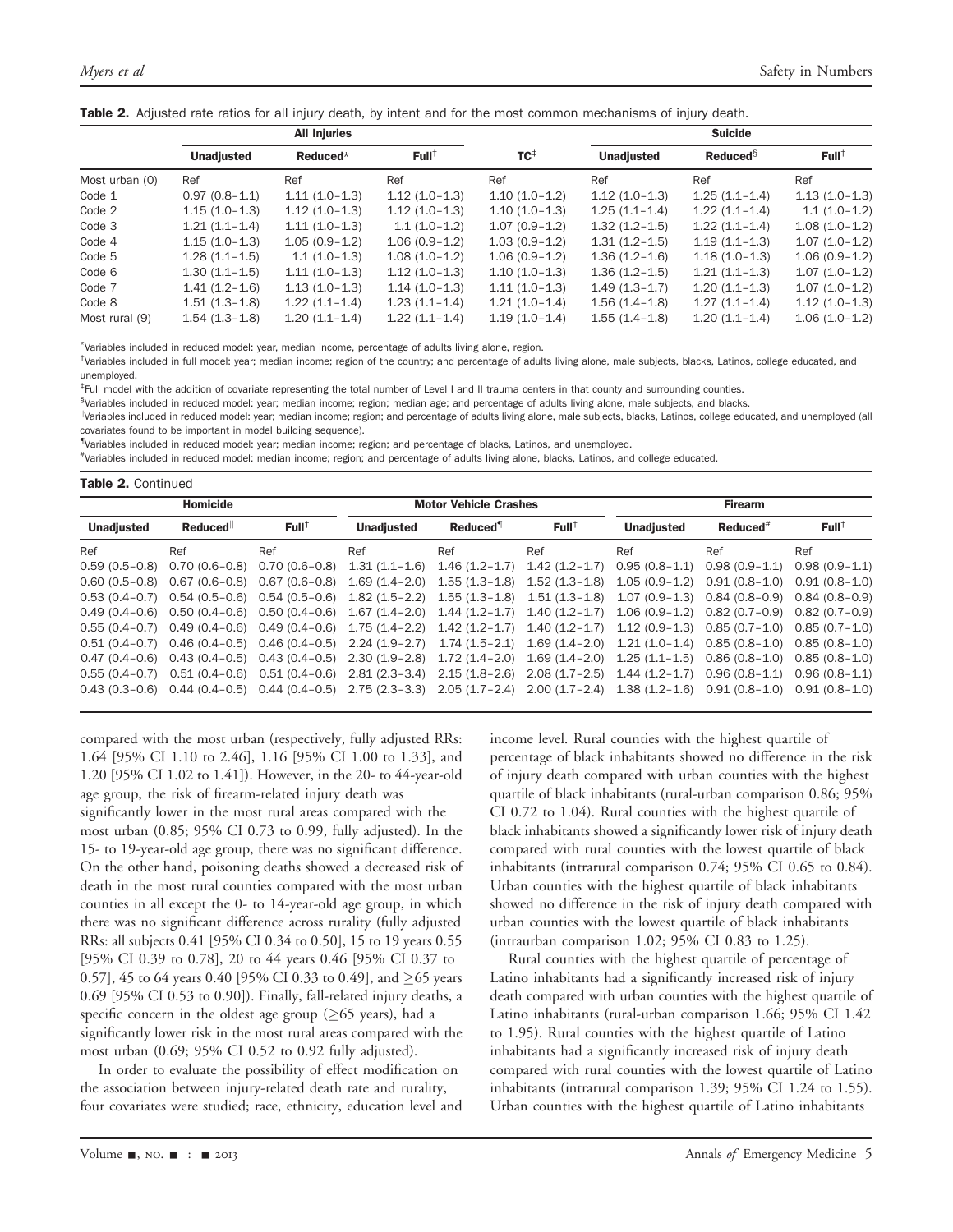

Figure 1. Decile maps of all US counties of major cities comparing urban-rural continuum, population density and injury death rates.

showed no difference in risk of injury death compared with urban counties with the lowest quartile of Latino inhabitants (intraurban 0.64; 95% CI 0.33 to 1.25).

Rural counties with the highest quartile of percentage of college-educated inhabitants showed a significantly increased risk of injury death compared with urban counties with the highest quartile of college-educated inhabitants (rural-urban comparison 1.49; 95% CI 1.26 to 1.76). Rural counties with the highest quartile of college-educated inhabitants showed an increased risk of injury death compared with rural counties with the lowest quartile of college-educated inhabitants (intrarural comparison 1.49; 95% CI 1.31 to 1.71). Urban counties with the highest quartile of college-educated inhabitants showed no difference in the risk of injury death compared with urban counties with the lowest quartile of college-educated inhabitants (intraurban comparison 0.93; 95% CI 0.83 to 1.04).

Rural counties with the highest quartile of median income showed an increased risk of injury death compared with urban counties with the highest quartile of median income (rural-urban comparison 1.89; 95% CI 1.54 to 2.32). Rural counties with the highest quartile of median income showed an increased risk of injury death compared with rural counties with the lowest quartile of median income (intrarural comparison 1.22; 95% CI 1.03 to 1.46). Urban counties with the highest quartile of

median income showed no difference in risk of injury death compared with urban counties with the lowest quartile of median income (intraurban mruc 0: 1.12; 95% CI 0.68 to 1.84) but did show a lower risk of injury death among the next most urban counties (intraurban comparison mruc 1: 0.62, 95% CI 0.50 to 0.76 and mruc 2: 0.83, 95% CI 0.71 to 0.96).

Testing for spatial autocorrelation among the residuals using the Moran's I statistic showed a significant level of autocorrelation  $(P<.01)$ . Testing for spatial autocorrelation among the residuals using the Geary's c test did not show significant autocorrelation  $(P=11)$ .

We determined the number of trauma centers in each county and its surrounding counties as a measure of proximity to trauma center care. For each county, the total number of trauma centers in that county and surrounding counties ranged from 0 to 38, with 61.7% of counties having no trauma centers (Level I and II) in their own or a surrounding county. Adding this variable to the model had minimal attenuating effect on the association between injury-related mortality rate and urban-rural nature of the county (Table 2).

## LIMITATIONS

Although we broadly evaluated all injury deaths across the United States, nonfatal injuries could not be included, and we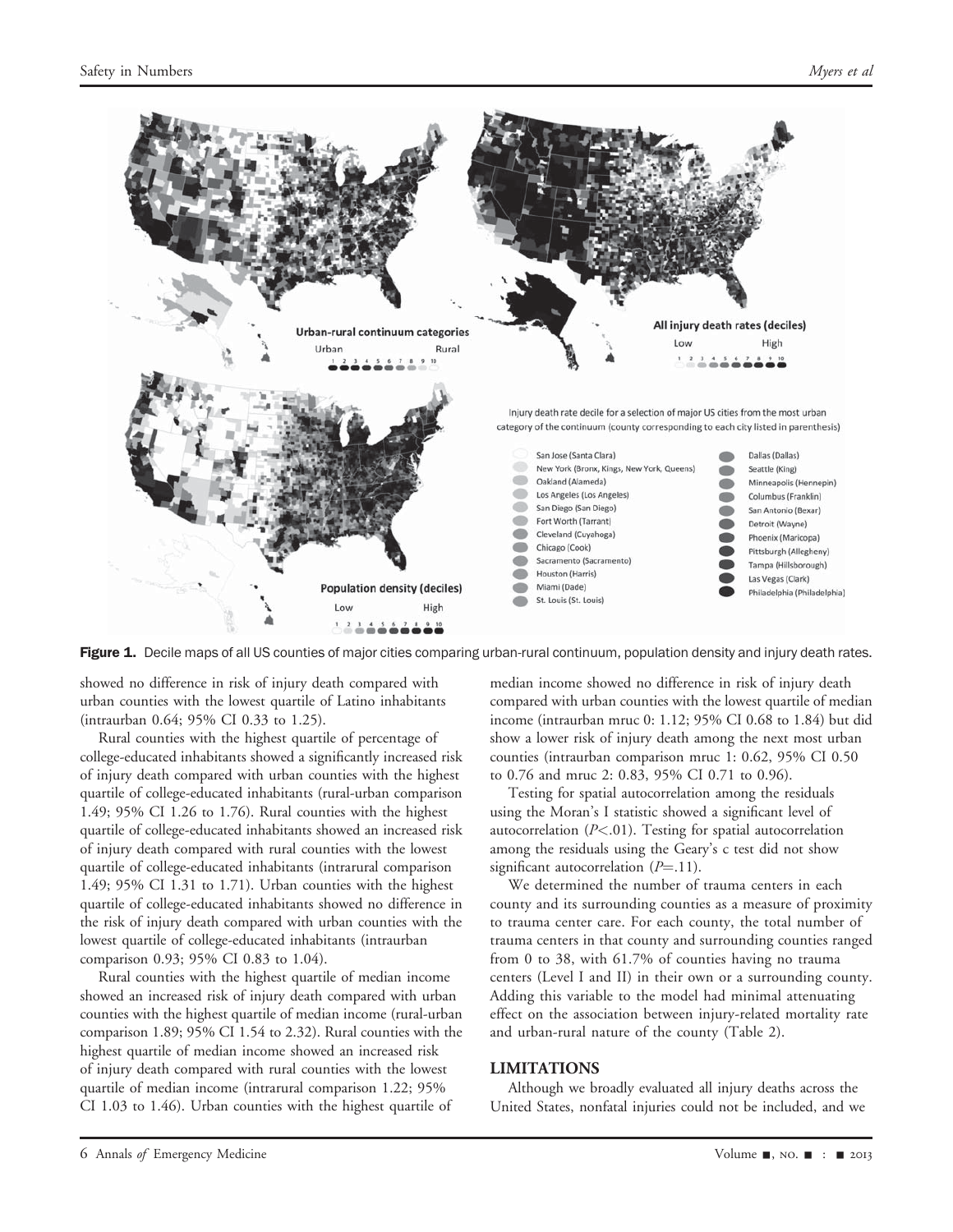

Figure 2. Death rates per 100,000 population across the rural-urban continuum by intent and for the top three mechanisms of injury, overall and within subgroups by age.

recognize that this limits the robustness of our analysis, and the evaluation of "safety" based only on fatal injuries is incomplete. We were able to control for a wide variety of county-level variables that may have confounded the relationship between the risk of injury death and the rural/urban category of the county, but residual confounding may remain. Important variables that we are unable to adjust for are distance to a trauma center, injury severity, rates of alcohol and substance abuse, and estimates of motor vehicle use. The addition of distance to a trauma center

would help to hone in on the reason behind results found here, and this is an important next step to this work. Ecologic bias may also exist, but the design and intent of the study are for public health decisionmaking in the aggregate and not at the level of individuals. We recognize that the experience of any individual within a county does not necessarily represent the injury-related mortality risk level of the overall county. In addition, we recognize that not all counties within a rural-urban category experience the same risk level. This is demonstrated in small part by the wide range of injury death rates displayed across the most urban counties shown in Figure 1. Finally, we used death certificate data in our analysis, and although manner of death is known to be complete in such data, <sup>42</sup> misclassification of intent or mechanism may exist.<sup>43</sup> We have no reason to believe that this misclassification would systematically vary across the rural-urban spectrum, and therefore any bias introduced should be random and bias toward the null, decreasing our ability to detect a true difference.

We chose to exclude terrorist-related deaths, the majority of which are associated with the September 11, 2001 attacks on the United States. Given the infrequent, unpredictable, and devastating nature of these attacks, it seemed unreasonable to include these deaths in an evaluation of overall trends of injuryrelated deaths across the nation. It is difficult to determine the direction of bias, given that deaths occurred both in rural and urban areas, but it is our belief that the "true" evaluation of injury-related deaths in the United States does not include these outliers. In addition, the data years included in this analysis are somewhat dated because of the limitation on data available for our special data agreement, under which we are able to include data for the smallest counties (which are typically excluded because of their higher degree of identifiability). Although these relationships may have changed in the years since our data set ended, as new trauma centers have been verified and changes in injury prevention have occurred, we observed little change in the rate of injury deaths during the period under study (incidence difference between 1999 and 2006 nonsignificant at 8 per 100,000; 95% CI –15 to 31 per 100,000).

Finally, given the constraints of our model, we were able to adjust directly for longitudinal correlation, which we believe is the strongest correlation component, but were not able to adjust directly for spatial autocorrelation. To evaluate its effect, we tested the residuals of our model for spatial autocorrelation. One of the 2 classic tests of spatial autocorrelation that we used found significant spatial autocorrelation among the residuals and one did not. Disparate results from spatial testing have been observed in simulation models because of differences in map shape and regional structures, as well as with heteroscedasticity caused by unequal variances. $44,45$  Given the disparate results from the 2 classic tests for spatial autocorrelation, we decided to evaluate the effect of direct adjustment for the average injury mortality rates of surrounding counties. With the addition of average surrounding injury mortality for each county as a covariate in the fully adjusted model of all-injury mortality risk, we found little effect on the association between rurality and injury mortality (RR 1.13; 95% CI 1.00 to 1.29, most rural compared with most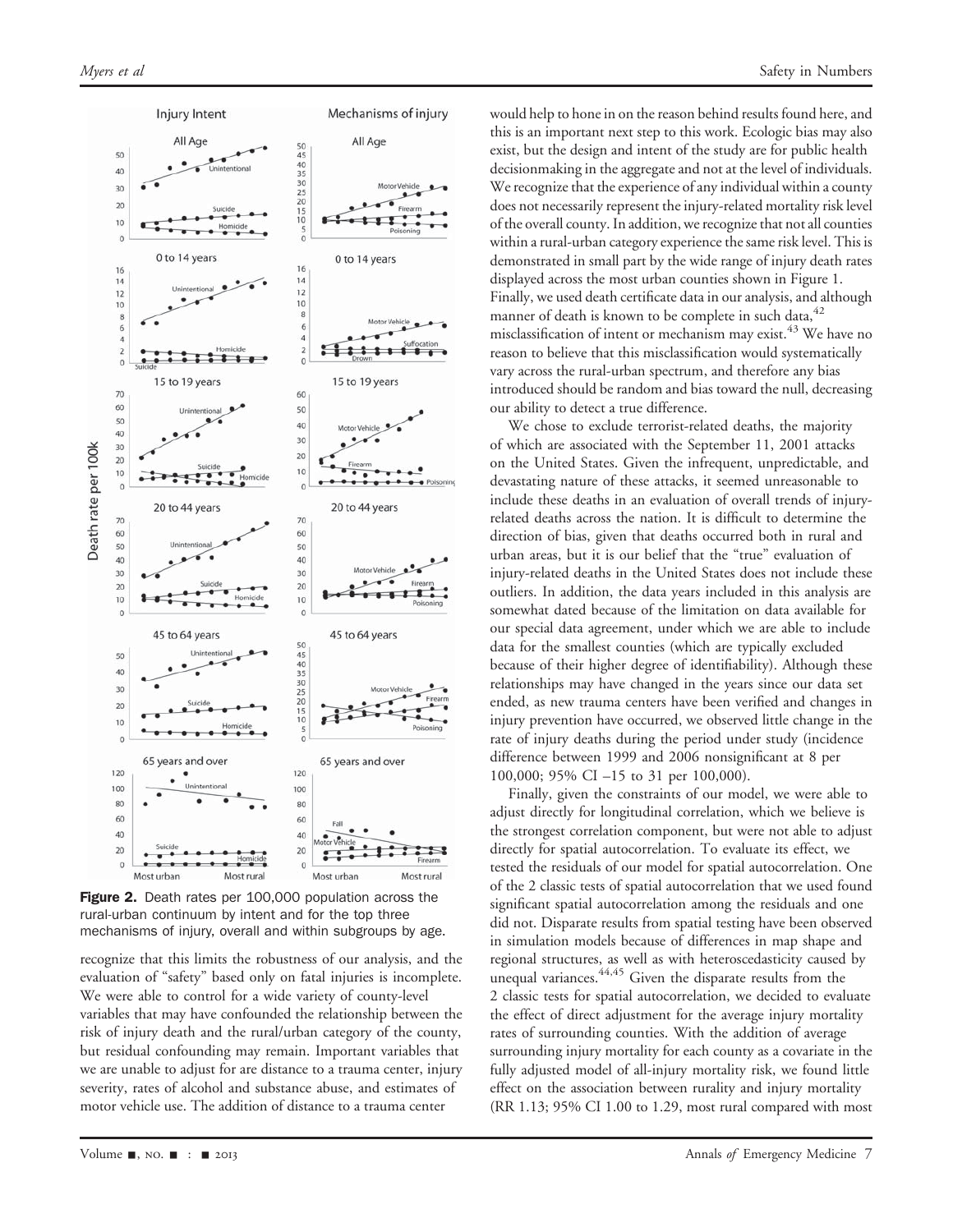urban). The lack of significant change in the main effect of the model makes the likelihood of residual spatial autocorrelation less. However, we recognize that some unmeasured spatial autocorrelation may remain in our models, but given the obvious tendency for rural areas to be near one another, and likewise urban areas, it may be that residual spatial autocorrelation should be expected for outcomes that are affected by the rural/urban nature of county locations.

## DISCUSSION

Despite public perception to the contrary,  $12,46,47$  when all types of injuries are considered together, rural areas, not urban, bear a disproportionate amount of injury-related mortality risk in the United States. Although variability among urban areas clearly exists (see Figure 1 city comparisons), when urban areas were considered as a group, risk of serious injury resulting in death was approximately 20% lower than in the most rural areas of the country. Although our findings support the belief that homicide rates and risk of homicide are significantly higher in urban areas compared with rural, $48$  we demonstrate that the magnitude of homicide-related deaths, even in urban areas, is outweighed by the magnitude of unintentional injury deaths, particularly those resulting from motor vehicles. In fact, the rate of unintentional injury death is more than 15 times that of homicide among the entire population, with the risk resting heavily in rural areas such that the risk of unintentional injury death is 40% higher in the most rural counties compared with the most urban.

Motor vehicle crash deaths drive this finding as the top mechanism of injury death, occurring at a rate that is more than 1.4 times higher than the next leading mechanism of injury death overall and twice the next leading mechanism in rural areas (Figure 2). $49,50$  By comparison, the risk of motor vehicle crash death in the most rural areas is 2 times that in the most urban areas. Factors likely to contribute to this elevated rural risk include speed of travel,<sup>51</sup> increased risk taking,<sup>52</sup> adherence to traffic laws,<sup>53</sup> and distance to medical care.<sup>54</sup> Education, prevention efforts, and evaluation of the trauma system to minimize distance to medical care are therefore possible interventions that may reverse this injury-related mortality risk difference. Although by and large the increased injury–related mortality risk to rural residents is driven by these motor vehicle crash–related injury deaths, other less common injury mechanisms with increased risk of death in rural areas include machinery injuries, injuries from being struck, and environmental/exposure injuries (Table E3, available online at http://www.annemergmed.com).

Differences across age groups in both primary injury mechanism and magnitude across the rural-urban spectrum are important to consider as local injury prevention priorities are being considered. For example, from the data presented here, we can see that understanding the increased risk of fall-related deaths in the urban elderly and drowning in urban children are important to allow tailored prevention and treatment efforts to maximally benefit local safety (Figure 2). In addition, understanding of the magnitude of injury mechanism by location can lead to efforts to equip local hospitals to care for the injuries that they are most likely to encounter.

These findings can also be considered in the context of the ongoing ED workforce debate. Hospitals in rural areas are less frequently staffed by emergency physicians and have less access to on-call specialists, including trauma surgeons, neurosurgeons, and orthopedists.23,55 Although the emergency medicine–trained and board-certified workforce has the most direct training in the care of the severely injured patients among the physician types who may staff EDs, it is unlikely that the workforce pool of emergency medicine–trained physicians will be large enough to cover all EDs completely at any point in the near future.<sup>23,56,57</sup> The fact that the injury-related mortality risk is highest in the areas least likely to be covered by emergency physicians and least likely to have access to trauma care (http://www.traumamaps.org) could be used to support ongoing efforts to improve emergency and trauma care systems in the United States, using a population planning approach.<sup>18,58,59</sup> Additional efforts should focus on expanding access to expert care by using less traditional methods, including certification or postresidency training programs for physicians who will be providing care in EDs from non–emergency medicine backgrounds and the continued examination of how technology-based solutions, including telemedicine, can expand the traditional reach of medical expertise into rural areas.<sup>60-62</sup>

Through our evaluation of interactions between the rural-urban nature of the counties and adjusting variables, we have found some interesting differences in the risk of injury death by subpopulations within counties. For example, among counties with the highest percentage of black inhabitants, we do not observe the same ruralurban trend of increasing injury death risk in rural areas that we do in the entire population. In addition, rural areas with the highest percentage of black inhabitants were found to be relatively safer than rural areas with lower percentages of black inhabitants, whereas no similar difference was observed in urban areas. Given the focus and intent of this study, these results are hypothesis generating only but lead to interesting avenues of research. Given the lower rate of suicide among the black community,<sup>63</sup> coupled with the high overall rate of suicide in rural areas, it may be that a higher percentage of black inhabitants is protective, at least in part, for this reason. Or one could postulate that rural counties with the highest quartile of black population tend to be farther from highways; with motor vehicle injury the main driver of the increased injury death risk in rural areas, this would help to reverse the rural-urban trend, as we see here.

Evaluation of income and education found that counties within the highest quartile of income and education showed the same increased risk of injury death with increasing rurality found in the overall county group. However, among the most rural counties, those with higher education and income levels had a higher risk of injury death than those with the lowest education and income levels. This difference was not generally observed among the most urban counties. Once again, these findings are hypothesis generating and could lead to interesting focused evaluation of the reasons behind these differences. We could postulate that the counties with higher income and education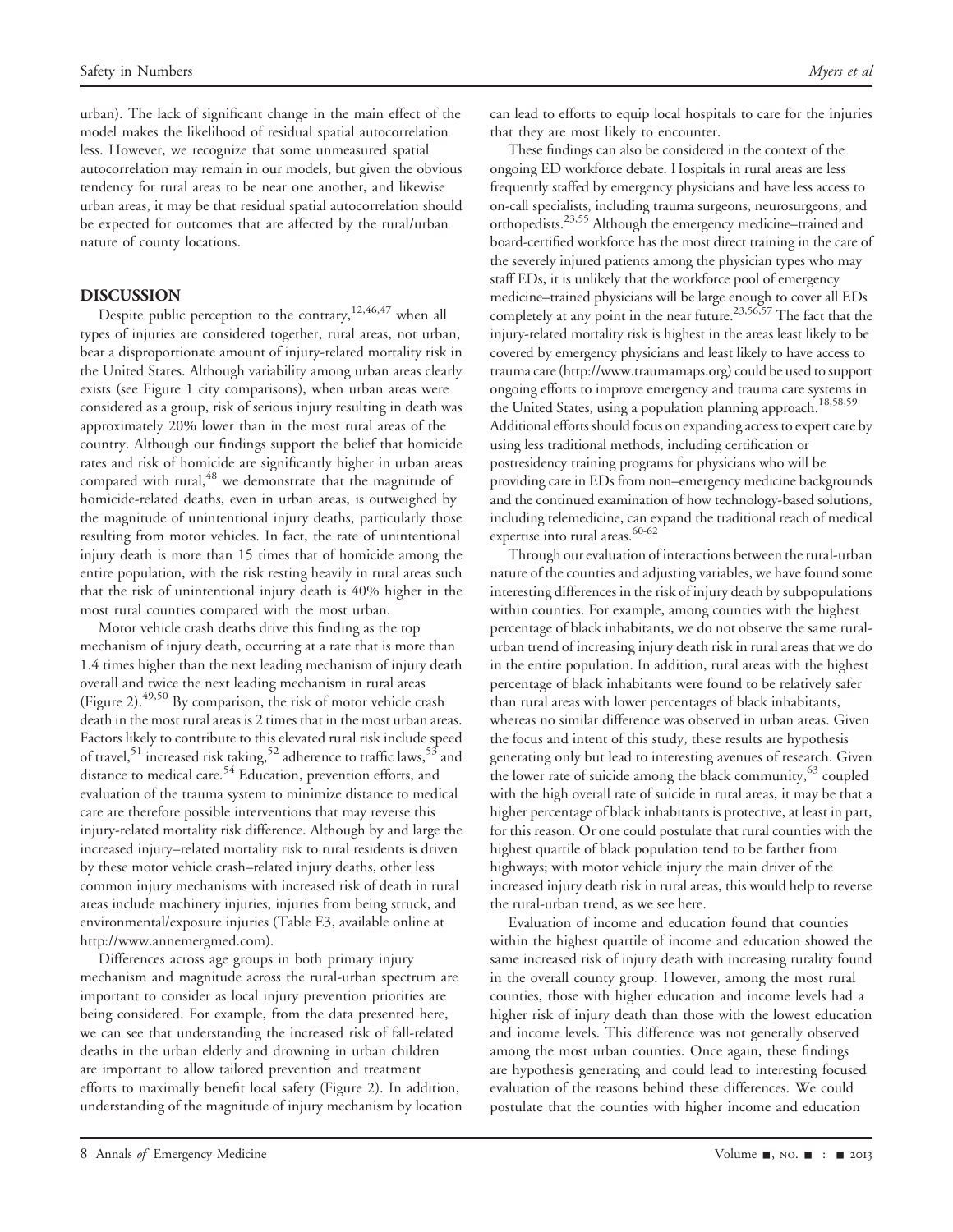levels in rural areas are more likely to be found near universities, larger hospitals, or larger employers, and that may influence the differences we have found among this subpopulation, but further studies are needed to test these inferences.

Our analysis was completed according to the county of injury death occurrence to assess the safety risk of time spent in each county and the safety risks inherent in the county itself. However, it is likely that results would be similar if the county of residence were used because previous work has shown that the majority of injuries occur close to home.<sup>26</sup> In some ways, counties with a large highway, airport, or train station, or those with a large tourist population, may have a larger effective population than their true residential population, given the number of people who are visiting the area at any given time compared with those who are registered inhabitants. It is unclear whether this would tend to affect rural areas or urban areas more because more of these areas are likely to occur in urban counties, but the effect on the population may be greater in sparsely inhabited areas. Future analyses may be able to adjust for these differences to validate the results found here, but the likelihood of injury occurring close to home makes it likely that our results would still be found valid. In any event, with the analysis structured in this way, it informs the individual in a logical manner by speaking to the relative risk of fatal injury according to the exposure to a given county type.

One postulated mechanism through which differences in injuryrelated death may vary by rurality of the county could be proximity to a trauma center. It is known that rural counties have fewer trauma centers and that inhabitants of rural counties are more likely to lack reasonable access to higher-level trauma care.18,64,65 It is also known that higher-level trauma center care improves outcomes for injured patients.<sup>66</sup> It is thus reasonable to consider access to specialized care, or lack thereof, as a mediator of the relationship between the rural nature of a county and its level of injury-related mortality. To address this issue, we introduced a variable related to access to trauma center care into our model as a covariate to determine whether it would erase the increased injury-related mortality risk that we observed to be associated with the most rural counties. In fact, we observed very little change in the rural-urban relationship when we accounted for "access" to trauma center care. This would argue against access to specialized care being the driving force behind the disparity in injuryrelated mortality found for rural areas. We were able to use only a simple count of trauma centers per county as our determination of access to care, and it is possible that a more sophisticated model of trauma center access, using true distances and drive times, could have more influence on this relationship. However, given the very minor effect of our crude adjustment variable, it is unlikely that the addition of a more accurate access variable would account for all of the increased risk of injury-related mortality found in the most rural counties compared with the most urban.

Although past work has shown that county population density is inversely correlated with the risk of overall injury death<sup>67</sup> and that unintentional trauma deaths across counties have hot spots in rural areas,  $68$  this is the first study to focus on the total rates of injury mortality for all US counties across a detailed rural-urban

continuum and the first to provide an understanding of the relation between age and injury type and intent, to our knowledge. Our findings suggest that urban living is relatively safe when safety is measured in terms of injury death, and we support the belief that urban-rural differences are important for consideration in injury prevention efforts. We recognize that although our analysis is complete in that it includes all injury deaths across the country, it does not include injuries that do not result in death. Therefore, left open is the question about how the access and quality of care available across the country affect the differences that we have found in injury mortality. We postulate that the trends that we have found are primarily due to injury occurrence as opposed to differences in care because both Coben et al<sup>69</sup> and Sihler and Hemmila<sup>70</sup> have found similar differences in nonfatal injury hospitalization and disability across the rural-urban landscape. However, this question remains open to further study. Next steps should focus on creating local injury prevention priority scores<sup>71</sup> and considering the prioritization of trauma center placement in the most at-risk areas, in addition to verification of the contribution of injury care by the evaluation of nonfatal injuries across the rural-urban landscape.

When considering all mechanisms of injury death as an overall metric of safety, large cities appear to be the safest counties in the United States, significantly safer than their rural counterparts. Greater emphasis on elevated safety risks outside of large US cities is in order, alongside a changed perception of urban living as a relatively safe experience. Future efforts should focus on identifying local injury prevention priorities, considering the effect of these findings on the certification and training requirements for ED staffing, and applying these findings to the ongoing development of trauma and emergency care systems in the United States, using a population health perspective.

#### Supervising editor: Debra E. Houry, MD, MPH

Author affiliations: From the Division of Pediatric Emergency Medicine, Children's Hospital of Philadelphia, Philadelphia, PA (Myers); the Department of Pediatrics (Myers), the Department of Biostatistics and Epidemiology (Branas, French, Kallan, Wiebe, Carr), and the Department of Emergency Medicine (Branas, Carr), University of Pennsylvania's Perelman School of Medicine, Philadelphia, PA; and the Department of Surgery (Nance), Children's Hospital of Philadelphia, Philadelphia, PA.

Author contributions: CCB, DJW, MLN, and BGC conceived the study. SRM, CCB, BCF, MLN, MJK, and DJW designed the methods. SRM, CCB, and BGC obtained research funding. MJK cleaned the data set. SRM and MJK conducted data analysis. BCF provided statistical advice. SRM drafted the article and all authors contributed substantially to its revision. SRM takes responsibility for the paper as a whole.

Funding and support: By Annals policy, all authors are required to disclose any and all commercial, financial, and other relationships in any way related to the subject of this article as per ICMJE conflict of interest guidelines (see www.icmje.org). The authors have stated that no such relationships exist. This study was supported by grants F32HS018604-01 and K08-HS017960 from the Agency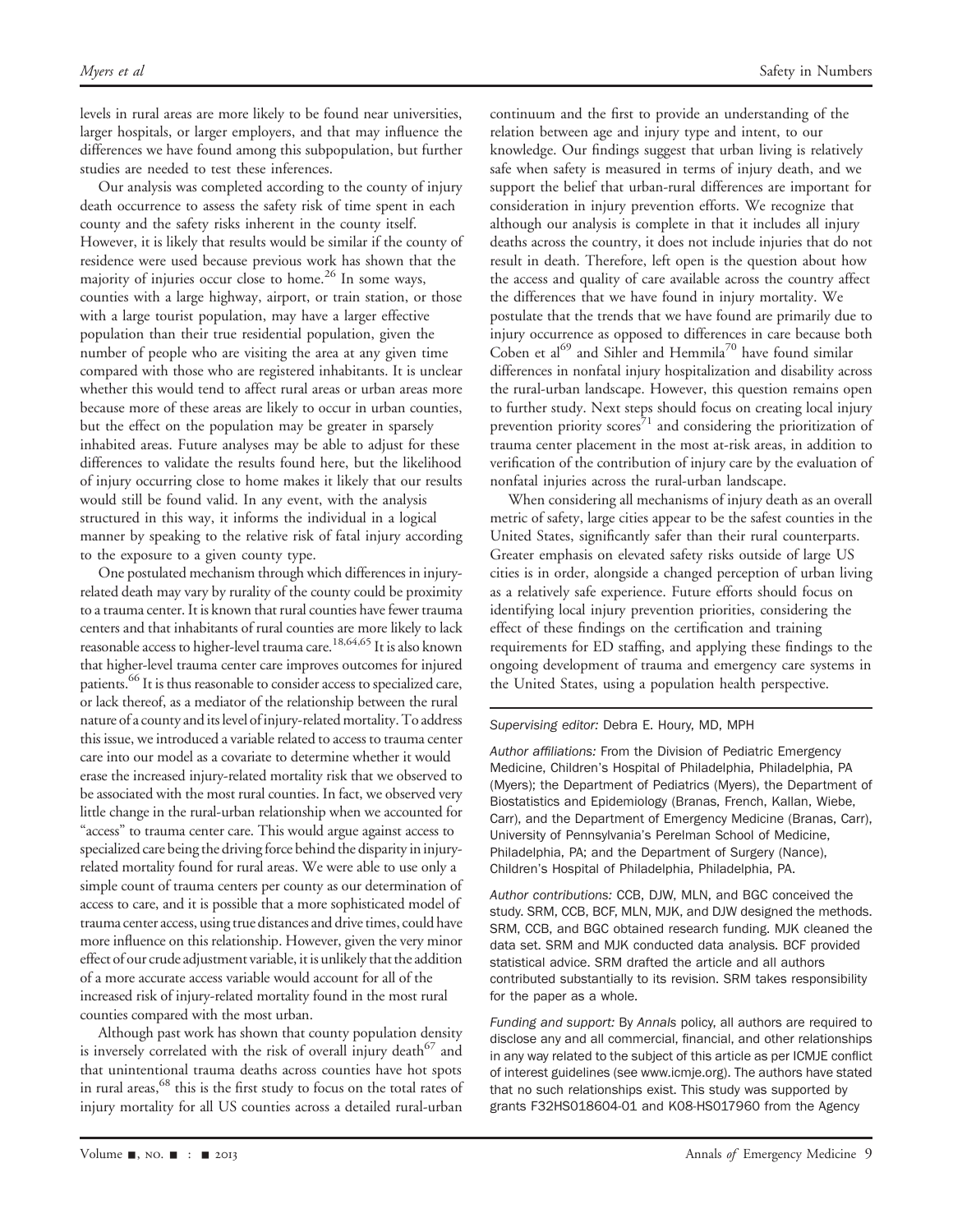for Healthcare Research and Quality, as well as by grant 5RO1CE001615-02 from the Centers for Disease Control and Prevention, National Center for Injury Prevention and Control, and grant 1R03HD061523-01 from the Eunice Kennedy Shriver National Institute of Child Health and Human Development. The funding agencieswere not involved in the design and conduct of the study; the collection, analysis, and interpretation of the data; or the preparation of the data or preparation, review, or approval of the article. Dr. Carr spends a portion of his time as a Senior Policy Analyst in the Office of the Assistant Secretaryfor Preparedness and Response.The findings and conclusions in this report are those of the author and do not necessarily represent the views of the Department of Health and Human Services or its components.

Publication dates: Received for publication October 10, 2012. Revisions received March 4, 2013, and May 7, 2013. Accepted for publication May 29, 2013.

Presented at the American College of Emergency Physicians annual conference, October 2011, San Francisco, CA.

Address for correspondence: Sage R. Myers, MD, MSCE, E-mail myerss@email.chop.edu.

#### REFERENCES

- 1. Sachs JD. Urbanization. The Earth Institute at Columbia University. Available at: http://www.earth.columbia.edu/articles/view/2128. Accessed June 25, 2013.
- 2. Population Institute. Global population and security. Population Institute Issue Brief. August 2006, Washington, DC.
- 3. Vlahov D, Freudenberg N, Proietti F, et al. Urban as a determinant of health. J Urban Health. 2007;84(Suppl 1):16-26.
- 4. Kromer J. Fixing Broken Cities: The Implementation of Urban Development Strategies. New York, NY: Routledge; 2010.
- 5. Cullen JB, Levitt SD. Crime, urban flight, and the consequences for cities. Rev Econ Stat. 1999;81:159-169.
- 6. Rappaport J. US urban decline and growth, 1950 to 2000. Available at: http://kansascityfed.org/publicat/econrev/Pdf/3q03rapp.pdf. Accessed June 25, 2013.
- 7. Min X, McDowall D. Escaping crime: the effects of direct and indirect victimization on moving. Criminology. 2008;46:809-840.
- 8. National Center for Injury Prevention and Control. WISQARS fatal injury reports. CDC. Available at: http://webappa.cdc.gov/sasweb/ncipc/ mortrate10\_us.html. Accessed June 25, 2013.
- 9. Injury prevention and control: data and statistics (WISQARS). Available at: http://www.cdc.gov/injury/wisqars/fatal.html. Accessed June 25, 2013.
- 10. Branas CC, Nance ML, Elliott MR, et al. Urban-rural shifts in intentional firearm death: different causes, same results. Am J Public Health. 2004;94:1750-1755.
- 11. Quillian L, Pager D. Estimating risk: stereotype amplification and the perceived risk of criminal victimization. Soc Psychol Q. 2012;73:79-104.
- 12. Sampson RJ, Raudenbush SW. Seeing disorder: neighborhood stigma and the social construction of "broken windows." Soc Psychol Q. 2004;67:319-342.
- 13. Johnson EJ, Tversky A. Affect, generalization and the perception of risk. J Pers Soc Psychol. 1983;45:20-31.
- 14. Haas B, Stukel TA, Gomez D, et al. The mortality benefit of direct trauma center transport in a regional trauma system: a populationbased analysis. J Trauma Acute Care Surg. 2012;72:1510-1515.
- 15. Clarke JR, Trooskin SZ, Doshi PJ, et al. Time to laparotomy for intraabdominal bleeding from trauma does affect survival for delays up to 90 minutes. J Trauma. 2002;52:420-425.
- 16. Feero S, Hedges JR, Simmons E, et al. Does out-of-hospital EMS time affect trauma survival? Am J Emerg Med. 1995;13:133-135.
- 17. Fraser JF, Hartl R. Even in trauma, time is brain. Crit Care Med. 2008;36:2951-2952.
- 18. Branas CC, MacKenzie EJ, Williams JC, et al. Access to trauma centers in the United States. JAMA. 2005;293:2626-2633.
- 19. MacKenzie EJ, Hoyt DB, Sacra JC, et al. National inventory of hospital trauma centers. JAMA. 2003;289:1515-1522.
- 20. Wiebe DJ, Nance ML, Branas CC. Determining objective injury prevention priorities. Inj Prev. 2006;12:347-350.
- 21. Department of Health and Human Services. Injury and violence prevention objectives. Healthy People 2020 [Internet]. Washington, DC: HHS; [updated June 30, 2011; cited July 14, 2011]. Available at: http://www.healthypeople.gov/2020/topicsobjectives2020/overview. aspx?topicid=24. Accessed June 25, 2013.
- 22. Ginde AA, Sullivan AF, Camargo CA. National study of the emergency physician workforce, 2008. Ann Emerg Med. 2009;54:349-359.
- 23. Camargo CA, Ginde AA, Singer AH, et al. Assessment of emergency physician workforce needs in the United States, 2005. Acad Emerg Med. 2008;(15):1317-1320.
- 24. International Statistical Classification of Diseases and Related Health Problems, 10th Revision, Version for 2007. Available at: http://apps. who.int/classifications/apps/icd/icd10online/. Accessed June 25, 2013.
- 25. Recommended framework for presenting injury mortality data. MMWR Recomm Rep. 1997;46:1-30.
- 26. Myers SR, Branas CC, Kallan MJ, et al. The use of home location to proxy injury location and implications for regionalized trauma system planning. J Trauma. 2011;71:1428-1434.
- 27. Geographic areas reference manual. Available at: http://www.census. gov/geo/www/garm.html. Accessed June 25, 2013.
- 28. Measuring rurality: rural-urban continuum codes. Available at: http:// www.ers.usda.gov/data-products/rural-urban-continuum-codes.aspx. Accessed June 26, 2013.
- 29. Current Population Survey (CPS)—definitions and explanations. Available at: http://www.census.gov/geo/reference/urban-rural.html. Accessed June 26, 2013.
- 30. Sing RF, Branas CC, MacKenzie EJ, et al. Geographic variation in serious nonfatal firearm injuries in Pennsylvania. J Trauma. 1997;43:825-830.
- 31. Nance ML, Carr BG, Kallan MJ, et al. Variation in pediatric and adolescent firearm mortality rates in rural and urban US counties. Pediatrics. 2010;125:1112-1118.
- 32. Area health resource file. Available at: http://arf.hrsa.gov/. Accessed June 26, 2013.
- 33. Butler MA, Beale CL. Rural-urban continuum codes for metro and nonmetro counties, 1993. In: AGES 9425. Washington, DC: Department of Agriculture, Economic Research Service; 1994.
- 34. Cameron AC, Trivedi PK. Regression Analysis of Count Data. New York, NY: Cambridge University Press; 1998.
- 35. TenHave TR, Chinchilli VM. Two-stage negative binomial and overdispersed Poisson models for clustered developmental toxicity data with random cluster size. J Agric Biol Environ Stat. 1998;3:75-98.
- 36. Liang K-Y, Zeger SL. Longitudinal data analysis using generalized linear models. Biometrika. 1986;73:13-22.
- 37. French B, Heagerty PJ. Analysis of longitudinal data to evaluate a policy change. Stat Med. 2008;27:5005-5025.
- 38. Gujarati DN. Multicollinearity. In: Gujarati DN, ed. Basic Econometrics. New York, NY: McGraw-Hill; 1988:299.
- 39. Fox J, Monette G. Generalized collinearity diagnostics. J Am Stat Assoc. 1992;87:178-183.
- 40. Pan W. Akaike's information criterion in generalized estimating equations. Biometrics. 2001;57:120-125.
- 41. Trauma Information Exchange Program. Available at: http://www. amtrauma.org/programs/tiep/index.aspx. Accessed May 5, 2013.